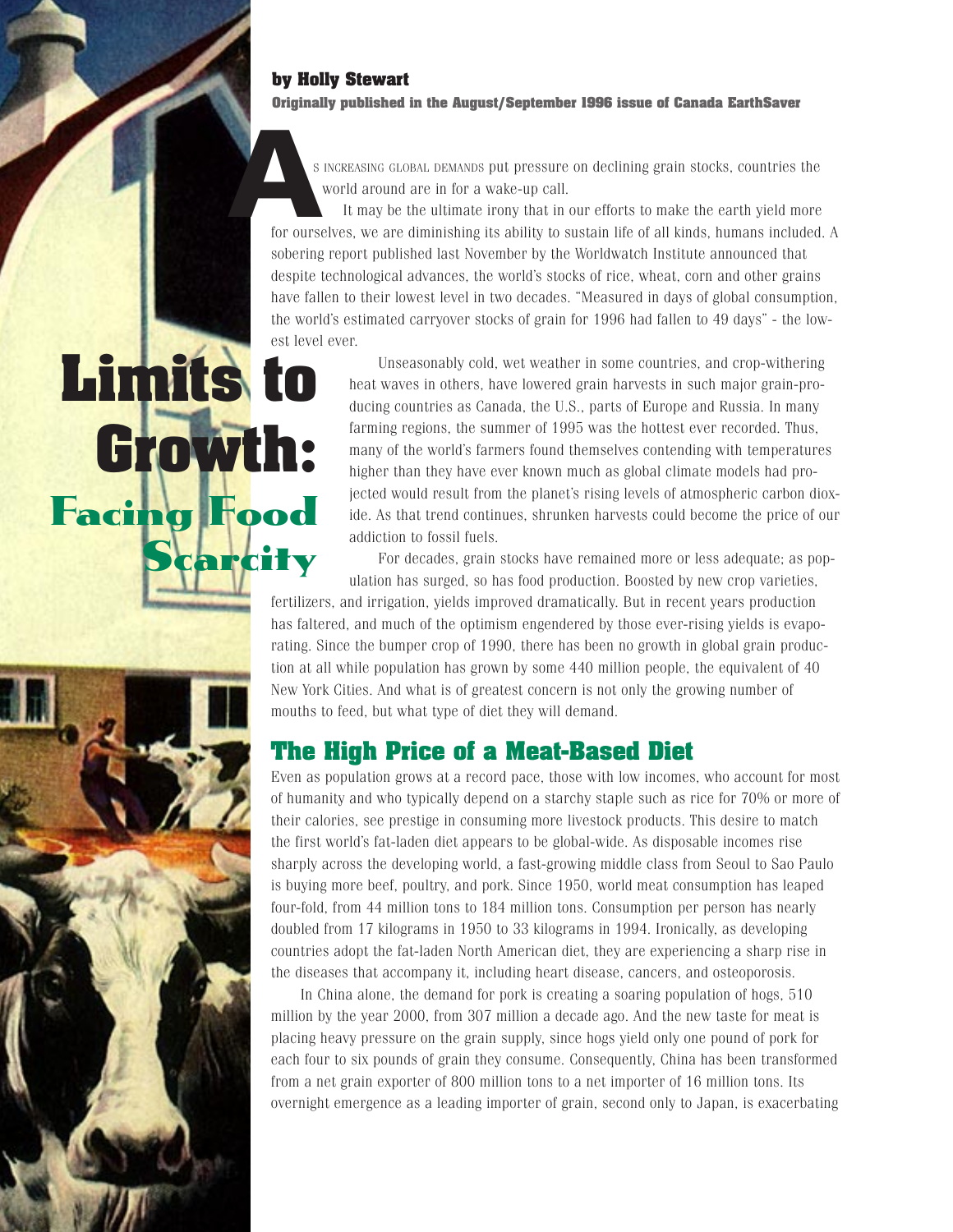the rise in world grain prices.

It is only a matter of time until China's grain import needs overwhelm the export capacity of Canada, the U.S. and other exporting countries. But before that happens, the shortage will spread, because even as China is bidding for a growing share of the world's exportable supplies, so are scores of other countries. The grain import needs of countries such as Indonesia, Iran, Pakistan, Egypt, Ethiopia, Nigeria, Mexico, Bangladesh, and India could easily triple by 2030. In the competition for high-priced exportable supplies, the weaker economies will lose out. In more human terms, so will many of the world's poor.

### **The Politics of Scarcity**

The fall in world grain carryover stocks in each of the last three years may mark the early stage of a transition from a buyer's market to a seller's market, one in which long-term grain prices are more likely to be rising than falling, and in which the politics of surplus, which have dominated the period since World War II, will be replaced by a politics of scarci-



## It is only a matter of time until China's grain import needs overwhelm the export capacity of Canada, the U.S. and other exporting countries.

ty. Instead of a few exporting countries competing for markets that were never quite large enough, more than a hundred importing countries will compete for supplies that never seem adequate. Already, 1995 witnessed the steepest rise in prices of wheat, rice and corn seen in many years.

Experience with world food scarcity in the last half century has been limited to a few years in the mid-1970s, after the Soviet Union secretly cornered the wheat market in 1972 and drove grain prices abruptly upward. The U.S. government, in an effort to keep domestic food prices from rising in response to the scarcity, imposed an export embargo on soybeans, a crop that supplies much of the world's cooking oil and a large share of the protein meal fed to livestock. Since the U.S. was supplying over half the world's soybean exports, the economic shock waves from this decision reverberated throughout the world.

It was during this time of relative grain scarcity that the use of food for political purposes became an international issue. The U.S. State Department was accused of maintaining a blacklist of countries that voted against U.S. interests in

the United Nations, and of putting blacklisted countries at the end of the line awaiting scarce food aid.

In the world of the late 1990s, many more countries will be seeking food supplies – some of them desperately – than will be in the market to sell. Even now, only a handful of countries consistently export grain on a meaningful scale: Argentina, Australia, Canada, France, Thailand, and the United States. Current world grain exports add up to roughly 200 million tons per year, of which the United States accounts for close to one-half. That puts great power in the hands of one government; and the possibility that food could be used for political purposes may be of a growing concern to a majority of countries.

### **The Shrinking Land**

Food cannot be grown just anywhere: it can't be grown in places where the land is too cold, too dry, too steep, or too barren. It also can't be grown where there is no water or where the soil has been degraded by erosion. Of the land that is still free of all these constraints, nearly all is already in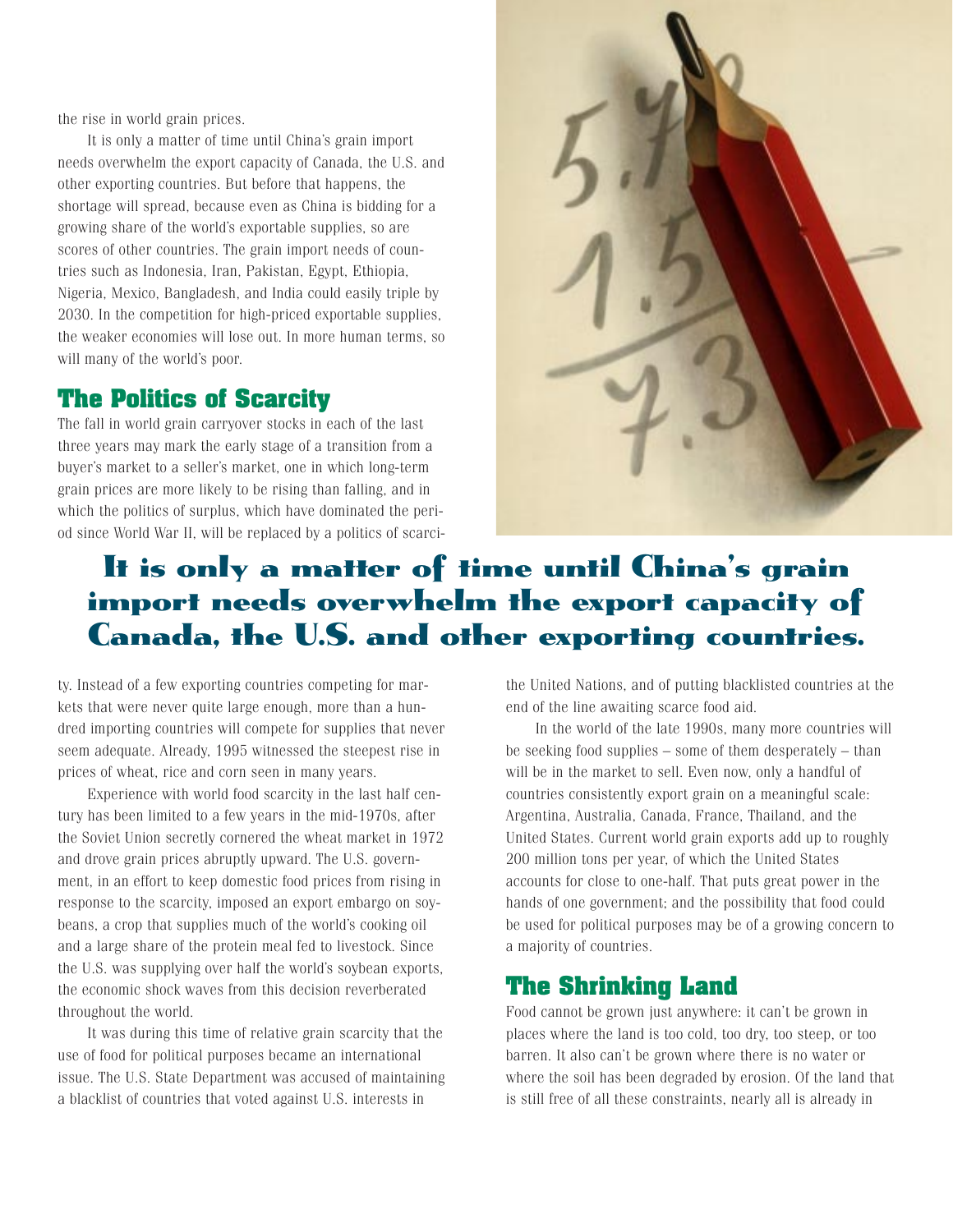cultivation. Moreover, some of the most arable land is slowly losing its productivity.

In the former Soviet Union, the harvested grain area has shrunk from its peak of 123 million hectares in 1977 to 94 million in 1994. In the United States, the Conservation Reserve Program established in 1985 retired much of the highly arable land that was plowed in the late 1970s, paying farmers to return it to grass before it became wasteland.

Other more densely populated countries are losing prime cropland to non-farm uses. As Asia industrializes, the construction of thousands of factories, roads, parking lots, and new cities is wiping once-productive crop land off the map. Japan, South Korea and Taiwan, the Asian countries that industrialized first and can serve as models of what may happen elsewhere, have collectively lost about 40 percent of the grain harvested area they had in 1960. Each year, Indonesia is losing an estimated 20,000 hectares of cropland on Java alone, which is enough to supply rice for 360,000 people, even as it adds 3 million people per year.

This global trend is epitomized perhaps by how quickly



# Non-renewable aquifers such as the great Ogallala Aquifer in the U.S. are taxed to the limit...

Vietnam, now a rice exporter, managed to break its own vow not to let industrialization undermine essential food production. In the spring of 1995, Vietnamese Prime Minister Vo Van Kiet established a ban on building factories in rice paddies. Just four months later, he changed his mind in order to allow Ford Motor Company and other firms to build on 6,310 hectares of farmland near Hanoi.

### **The Dehydration of the Planet**

This year a group of scientists at Stanford University in California looked at the global balance sheet and discovered something alarming: Humanity which has increased from one billion to almost 6 billion in 200 years may soon be running out of water. The Stanford team found that humans and their crops, farm animals and forestry plantations were already using one fourth of all the water taken up by plants. The other 10 million or more species on the planet had to share what was left.

As agriculture pushes crop yields to the limit, water tables in major food-producing countries are dangerously low. In India, water tables are falling in several states including the Punjab, the country's breadbasket. Here, groundwater pumping exceeds recharge by one third and water tables are dropping nearly 1 meter per year. In China, the water table around Beijing has dropped from 15 feet below ground level in 1950 to more than 150 feet below today. Nonrenewable aquifers such as the great Ogallala Aquifer in the U.S. are taxed to the limit; the Ogallala is already largely depleted in its more shallow southern reaches.

If groundwater levels are falling consistently around the world, it becomes a question of some urgency whether the difference can be made up with surface water. The planet's great rivers, after all, are perpetually renewing. Yet here, too, there are signs of trouble. In more populated regions, rivers have been tapped, diverted and dammed until often there is little water left to continue on its way. In fact, many rivers now run dry before they reach the ocean. In 1995, China's great Yellow River completely disappeared some 620 kilometers from its mouth on the Yellow Sea. On the opposite side of the globe, the Colorado River was disappearing into the Arizona desert; since 1993 it has rarely reached the Gulf of California. In central Asia, the Amu Darya is drained dry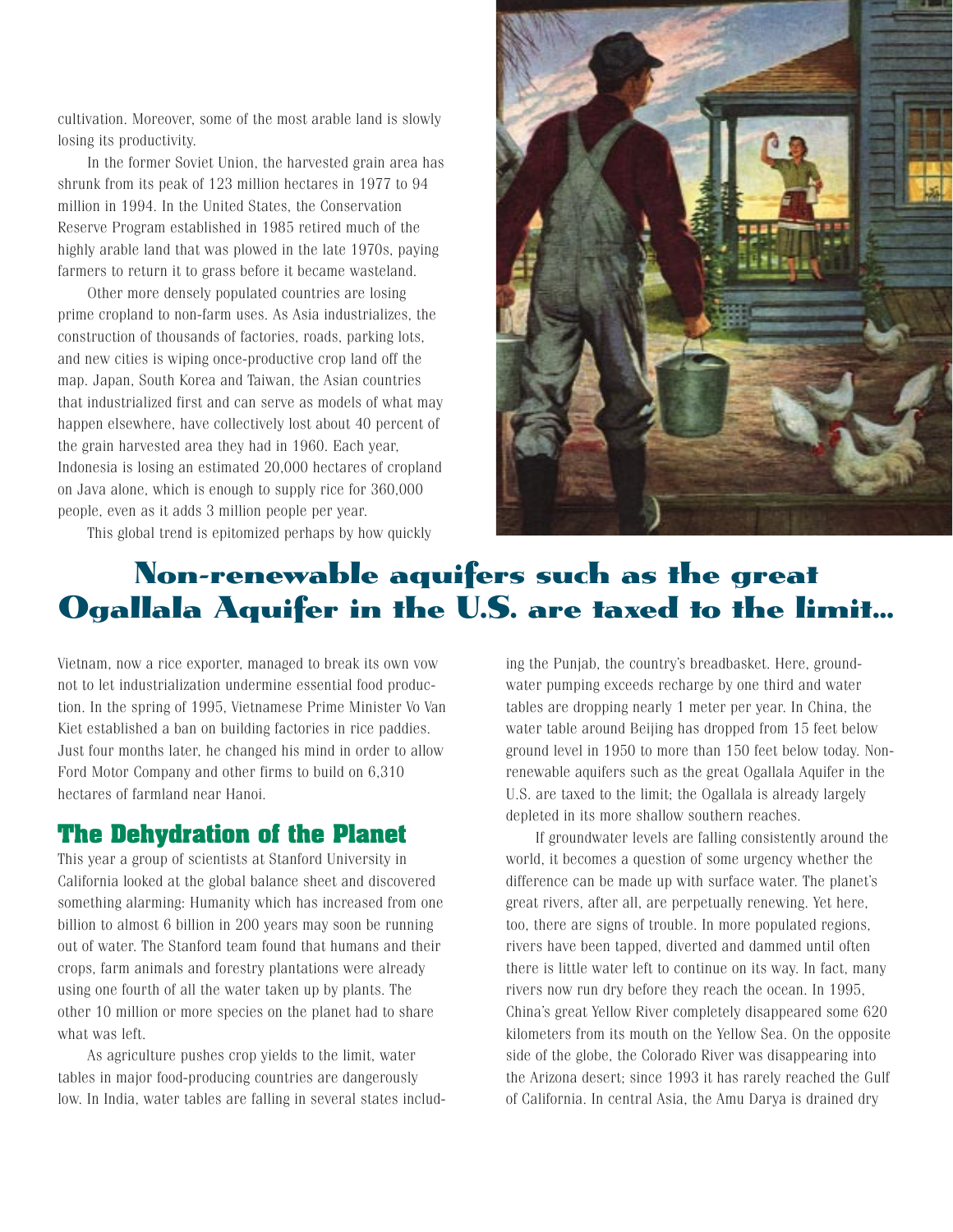by Turkmen and Uzbek cotton farmers well before it reaches the Aral Sea.

The pollution of our remaining water supplies through urban, industrial and livestock runoff adds a further threat. Humans can no longer regard water as available on tap: as scientists are repeatedly pointing out, it is one natural resource for which there is no substitute.

### **Will Science Save the Day?**

Technological advances have steadily enhanced our capacity to raise living standards. They not only helped boost food production, they also increased our access to sources of water, energy, timber, and minerals. In many ways, however, technology has proved to be a double edged sword. Take, for example, the chlorofluorocarbons that at first appeared to be ideal chemicals for so many different uses. It turned out that once they reached the upper atmosphere they began destroying the ozone layer, thus threatening life on the planet.

Likewise, the irrigation, agricultural chemicals and highyielding crop varieties that made the Green Revolution possible also depleted and contaminated water supplies, poisoned wildlife and people, and encouraged monoculture cropping that reduced agricultural diversity. New genetically-engineered seed strains carry the high price of being susceptible to pests and diseases more than ever before.

Millions of acres of cropland are planted every summer with endless snaking rows of corn plants that are nearly alike as identical twins. If one of those plants is vulnerable to a new strain of disease, they all are. This threat nearly became a reality in 1993 with a wildly successful corn variety known as Pioneer 3394, produced by Pioneer Hi-Bred International Inc. in Des Moines. It was the largest-selling variety of corn in the world, by far. As it happened, Pioneer 3394 and many of its relatives were highly sensitive to a disease called gray leaf spot, and conditions were right for gray leaf spot to become an epidemic. That's precisely what happened. The disease marched across cornfields in Missouri, Iowa, Illinois, and Indiana. In some areas, every cornfield was affected, although the extent of crop losses isn't yet known.

As a society, we have failed to discriminate between technologies that meet our needs in a sustainable way and those that harm the earth. We have let the market largely dictate what technologies move forward, without adjusting for its failure to take proper account of environmental damage.



### **Carrying Capacity**

As world population threatens to grow far beyond the planet's crop yields to sustain it, the central issue to be addressed is: How many people can the earth support and, even more crucially: At what level of consumption?

Grain use per person measures both the amount of grain consumed directly, which accounts for half of human caloric intake, and the amount consumed indirectly in the form of livestock products, which accounts for a large share of the remainder. Canada has the dubious distinction of topping the list of affluent countries in per capita grain consumption at a whopping 974 kilograms per person. The U.S. follows at 860 kilograms per person. Low-income, largely vegetarian societies such as India consume only 186 kilograms per person. If the current world grain harvest, averaging 1.75 billion tons thus far during the 1990s, were boosted by roughly 15 percent to 2 billion tons, that harvest if equitably distributed could support 2.5 billion people at the American level of consumption, 5 billion at the Italian level, or 10 billion at the Indian level.

These numbers point to a looming gap between the projected growth of world population to 10 - 14 billion, and the strains on both oceanic and land-based food production imposed by the current population of 5.7 billion — most of whom would like to eat higher up the food chain. This gap